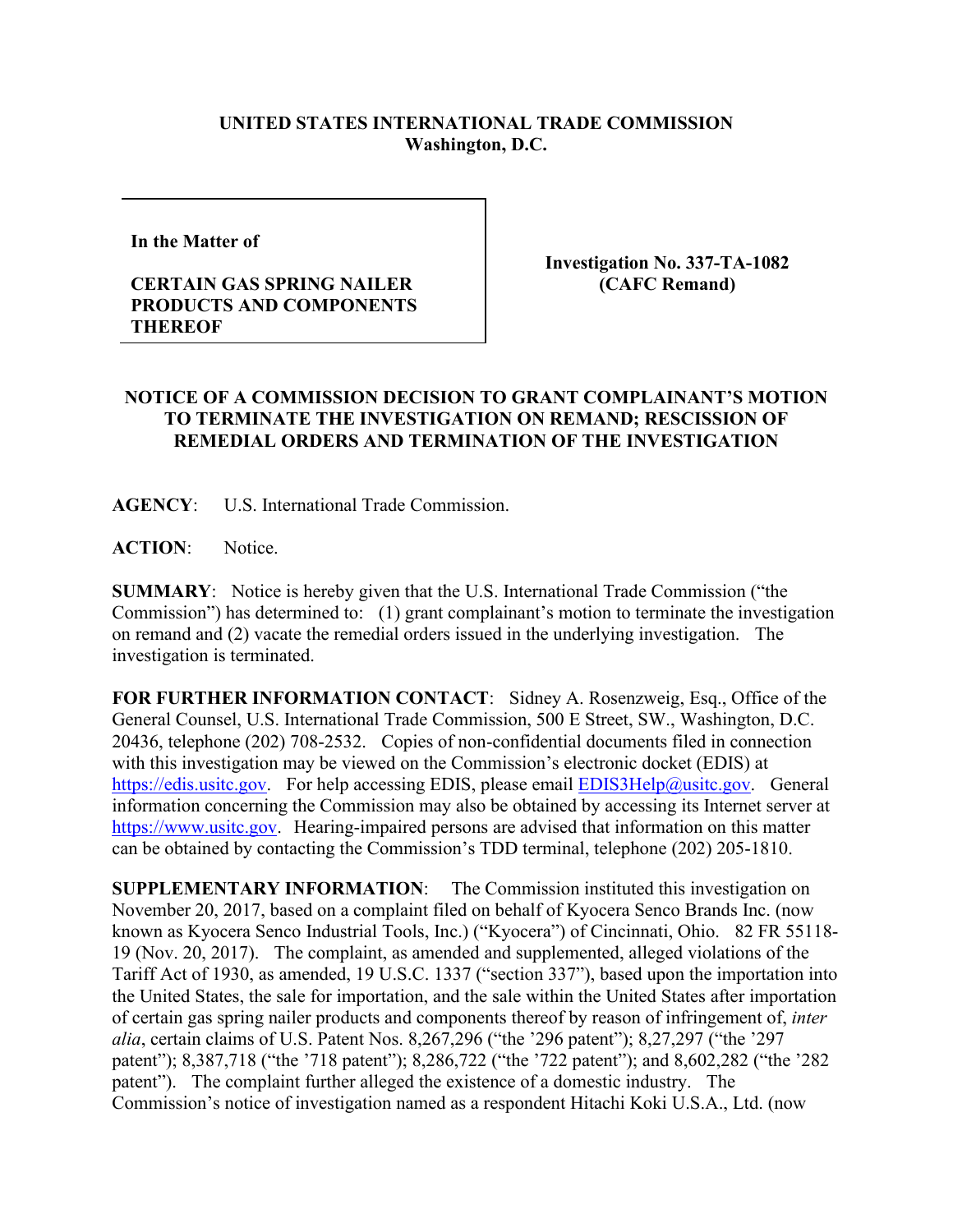known as Koki Holdings America Ltd.) ("Koki") of Braselton, Georgia. The Office of Unfair Import Investigations did not participate in the investigation. Prior to the evidentiary hearing, the parties stipulated that the '718 patent was the only remaining patent at issue because no violation could be shown as to the '296, '297, '722, and '282 patents based on claim construction and an evidentiary ruling excluding Kyocera's expert testimony with respect to proving infringement under the doctrine of equivalents, but not literal infringement. *See* Initial Determination (Jun. 7, 2019) at 1-2, *unreviewed by* Comm'n Notice (Aug. 14, 2019) ("the August 14, 2019 Determination").

On March 5, 2020, having found asserted claims 1, 10, and 16 of the '718 patent infringed and not invalid and the domestic industry requirement satisfied, the Commission issued its final determination finding a violation of section 337. 85 FR 14244-46 (Mar. 11, 2020). The Commission issued a limited exclusion order ("LEO") directed against Koki's infringing products and a cease and desist order ("CDO") directed against Koki. *Id.*

Both Kyocera and Koki timely appealed the August 14, 2019 Determination and the Commission's final determination, respectively, to the Federal Circuit. The separate appeals were subsequently consolidated. On January 21, 2022, the Court issued a decision vacating and remanding (for further proceedings consistent with the Court's opinion) the Commission's finding of a violation of section 337. *Kyocera Senco Indus. Tools Inc. v. ITC*, 22 F.4th 1369 (Fed. Cir. 2022). Specifically, the Federal Circuit: (1) ruled that Kyocera's expert testimony should have been excluded for both infringement under the doctrine of equivalents and literal infringement; (2) reversed the Commission's finding that the "lifter member" limitation was not means-plus-function; (3) held that the "initiating a driving cycle" limitation cannot be met by pressing the exit end of a safety contact element against a workpiece; and (4) affirmed the Commission on all other issues on appeal. The Court's mandate issued on March 14, 2022, returning jurisdiction to the Commission for the remanded issues.

On March 28, 2022, the Commission issued an Order requesting the parties to provide comments concerning what further proceedings are appropriate consistent with the Court's judgment, including whether the matter should be referred to the ALJ. See Comm'n Order (Mar. 28, 2022) at 2-3.

On April 7, 2022, Kyocera and Koki each submitted comments. In addition to its comments, on April 7, 2022, Kyocera filed a motion to terminate the remand proceeding due to withdrawal of its complaint. On April 14, 2022, Kyocera and Koki each submitted response comments. On the same date, Koki also submitted an opposition to Kyocera's motion to terminate.

The Commission has determined to terminate the investigation. Kyocera, the complainant, no longer seeks relief. Koki seeks further decision-making by the Commission in remand proceedings that, if Koki were to prevail, would amount to a declaratory judgment of noninfringement for Koki. The Commission, however, lacks the authority to proceed with